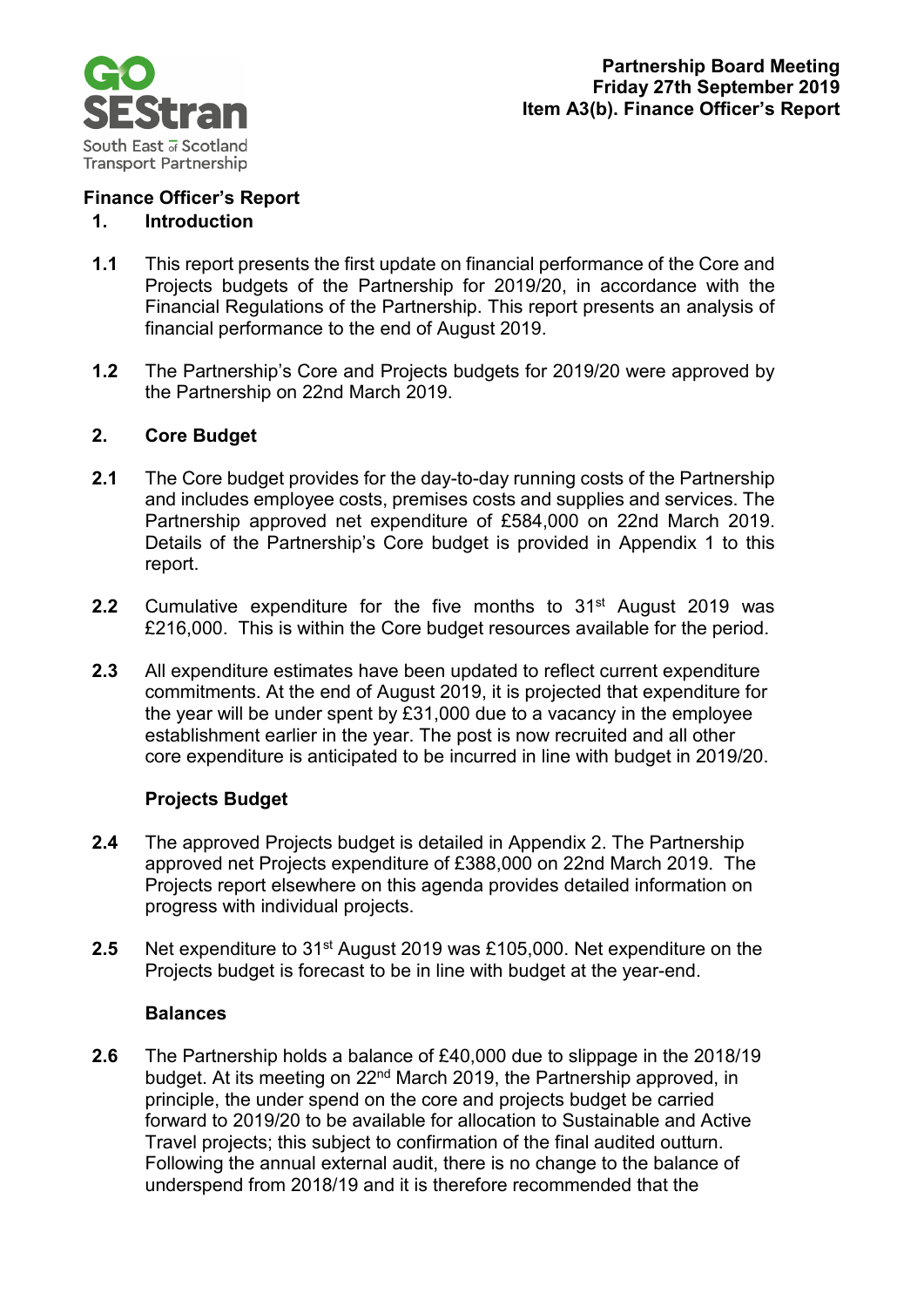underspend be utilised as funding for the Sustainable and Active Travel Grant Scheme. It is anticipated these funds will be fully spent in 2019/20.

# **Cash Flow**

**2.7** As previously noted at Partnership meetings, the Partnership maintains its bank account as part of the City of Edinburgh Council's group of bank accounts. Cash balances are effectively lent to the Council and are offset by expenditure undertaken by the City of Edinburgh Council on behalf of the Partnership. Interest is given on month end net indebtedness balances between the Council and the Partnership.

| <b>Date</b>    | Balance due to SEStran(+ve) /due by SEStran (-ve) |
|----------------|---------------------------------------------------|
|                | £                                                 |
| 30 April 2019  | $-£35,410$                                        |
| 31 May 2019    | $-E46,363$                                        |
| 30 June 2019   | $+£100,647$                                       |
| 31 July 2019   | $+£182,923$                                       |
| 31 August 2019 | $+£189,315$                                       |

An update of month-end balances is shown in the following table:

- **2.8** Interest is charged/paid on the month end net indebtedness balances between the Council and the Partnership. Interest will be calculated in March 2020.
- **2.9** The positive cash flow between June and August 2019 is attributable to funding received from Scottish Government grant and Council requisitions.

#### **3 Recommendations**

It is recommended that the Partnership:

- **3.1** Notes the forecast underspend of £31,000 on the core employee budget;
- **3.2** Approve, the 2018/19 underspend of £40,000 be utilised as funding for the Sustainable and Active Travel Grant Scheme, in line with the decision of the Partnership on 22nd March 2019.
- **3.3** notes that further updates will be presented to future meetings of the Partnership in 2019/20

# **Hugh Dunn**

**Treasurer** 27<sup>th</sup> September 2019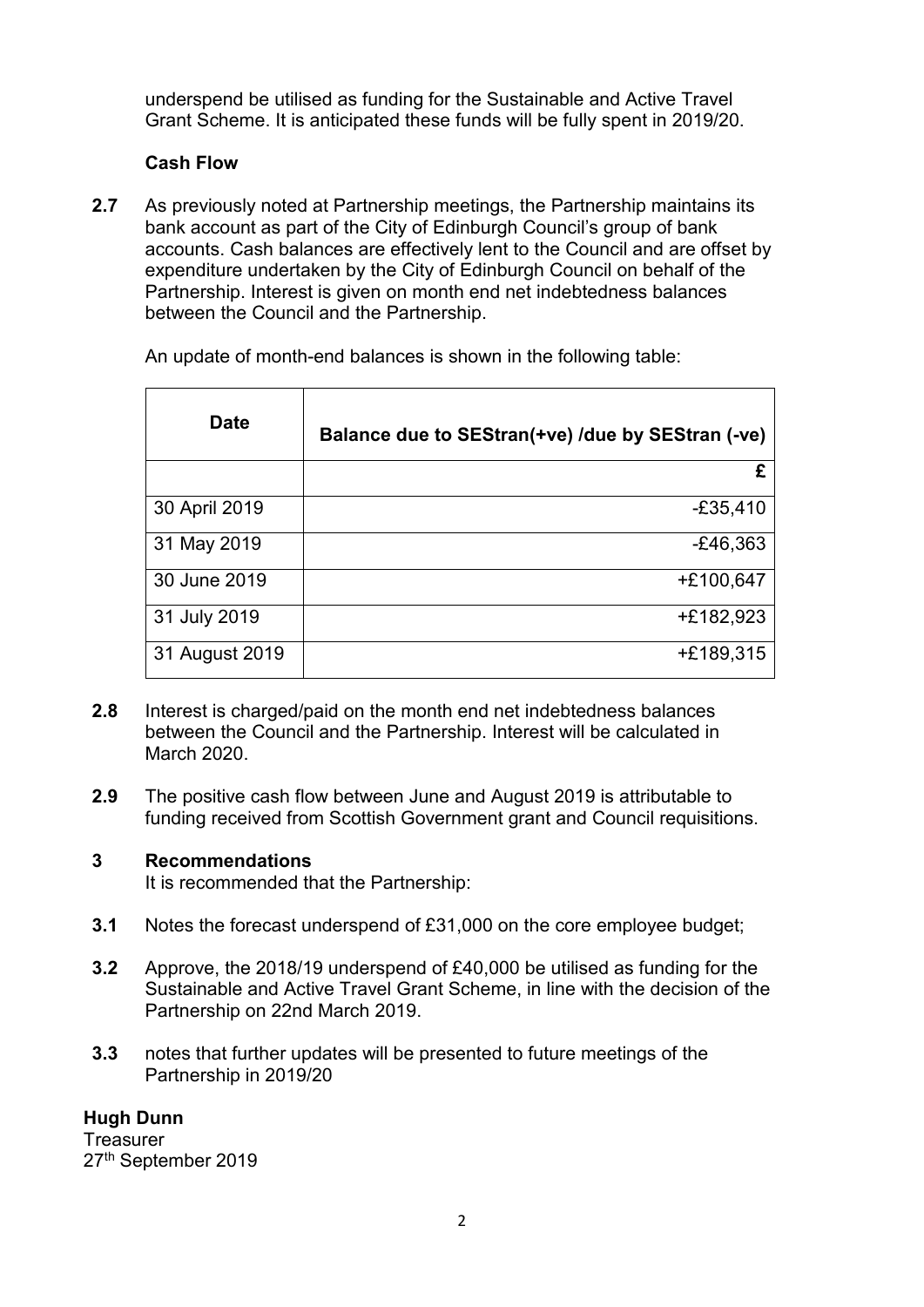# **Appendix** Appendix 1 – Core Budget Statement at 31st August 2019 Appendix 2 – Projects Budget as at 31st August 2019

**Contact** iain.shaw@edinburgh.gov.uk

| <b>Policy Implications</b>         | There are no policy implications arising as a<br>result of this report.         |  |  |  |
|------------------------------------|---------------------------------------------------------------------------------|--|--|--|
| <b>Financial Implications</b>      | There are no financial implications arising as a<br>result of this report.      |  |  |  |
| <b>Equalities Implications</b>     | There are no equality implications arising as a<br>result of this report.       |  |  |  |
| <b>Climate Change Implications</b> | There are no climate change implications arising<br>as a result of this report. |  |  |  |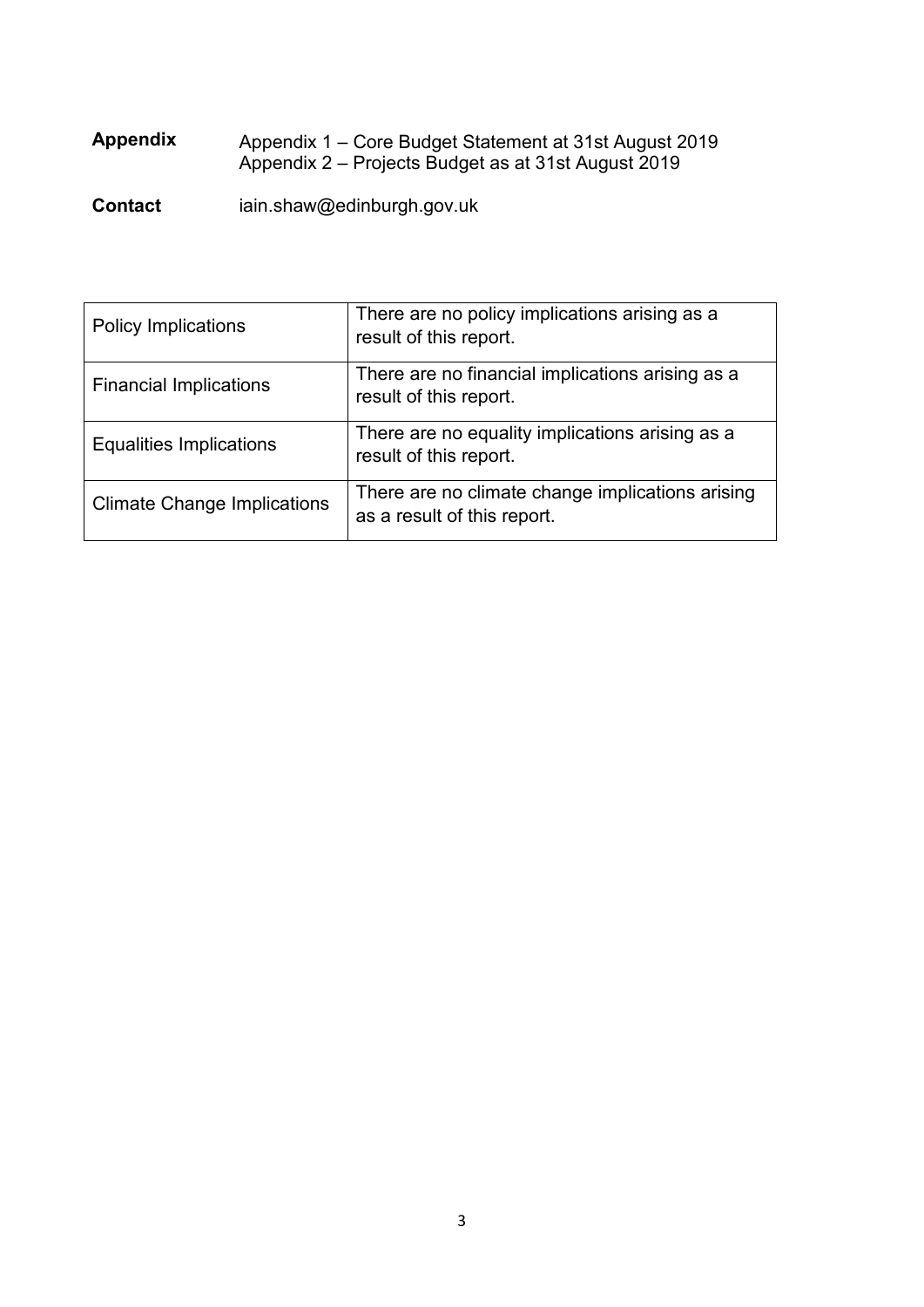| Core Budget 2019/20 - as at 31st August 2019         |                                         |                                         |                                         | <b>Appendix 1</b>                         |                                      |  |
|------------------------------------------------------|-----------------------------------------|-----------------------------------------|-----------------------------------------|-------------------------------------------|--------------------------------------|--|
|                                                      | <b>Annual</b><br><b>Budget</b><br>£'000 | <b>Period</b><br><b>Budget</b><br>£'000 | <b>Period</b><br><b>Actual</b><br>£'000 | <b>Annual</b><br><b>Forecast</b><br>£'000 | <b>Forecast</b><br>Variance<br>£'000 |  |
| <b>Employee Costs</b>                                |                                         |                                         |                                         |                                           |                                      |  |
| <b>Salaries</b>                                      | 365                                     | 152                                     | 126                                     | 344                                       | (21)                                 |  |
| <b>National Insurance</b>                            | 41                                      | 17                                      | 17                                      | 39                                        | (2)                                  |  |
| <b>Pension Fund</b>                                  | 87                                      | 36                                      | 33                                      | 66                                        | (21)                                 |  |
| Recharges - Projects                                 | (132)                                   | (41)                                    | (36)                                    | (119)                                     | 13                                   |  |
| <b>Training &amp; Conferences</b>                    | 10                                      | 4                                       |                                         | 10                                        | 0                                    |  |
| Interviews & Advertising                             | $\overline{2}$                          | $\overline{0}$                          | $\overline{0}$                          | $\overline{2}$                            | $\overline{0}$                       |  |
|                                                      | 373                                     | 168                                     | 141                                     | 342                                       | (31)                                 |  |
| <b>Premises Costs</b>                                |                                         |                                         |                                         |                                           |                                      |  |
| <b>Office Accommodation</b>                          | 16                                      | 8                                       | 8                                       | 16                                        | $\mathbf 0$                          |  |
|                                                      | 16                                      | 8                                       | 8                                       | 16                                        | $\mathbf 0$                          |  |
| <b>Transport</b>                                     |                                         |                                         |                                         |                                           |                                      |  |
| <b>Staff Travel</b>                                  | 9                                       | 4                                       | 3                                       | 9                                         | $\mathbf 0$                          |  |
|                                                      |                                         |                                         |                                         |                                           |                                      |  |
| <b>Supplies and Services</b>                         |                                         |                                         |                                         |                                           |                                      |  |
| Marketing                                            | 20                                      | 8                                       | 0                                       | 20                                        | $\mathbf 0$                          |  |
| Communications &                                     |                                         |                                         |                                         |                                           |                                      |  |
| Computing                                            | 48                                      | 22                                      | 17                                      | 48                                        | 0                                    |  |
| <b>Hosted Service - Routewise</b>                    | 42                                      | 42                                      | 42                                      | 42                                        | $\overline{0}$                       |  |
| Printing, Stationery &                               |                                         |                                         |                                         |                                           |                                      |  |
| <b>General Office Supplies</b>                       | 6                                       | 3                                       | $\overline{2}$                          | 6                                         | $\mathbf 0$                          |  |
| Insurance                                            | $\overline{4}$                          | 0                                       | 0                                       | 4                                         | $\mathbf 0$                          |  |
| Equipment, Furniture &                               |                                         |                                         |                                         |                                           |                                      |  |
| <b>Materials</b>                                     | 1                                       | 0                                       | 0                                       | 1                                         | $\mathbf 0$                          |  |
| <b>Miscellaneous Expenses</b>                        | 4                                       | $\overline{2}$                          | $\overline{2}$                          | 4                                         | $\pmb{0}$                            |  |
|                                                      | 125                                     | 77                                      | 68                                      | 125                                       | $\mathbf 0$                          |  |
| <b>Support Services</b>                              |                                         |                                         |                                         |                                           |                                      |  |
| Finance                                              | 30                                      | 0                                       | 0                                       | 30                                        | 0                                    |  |
| Legal Services / HR                                  | $\overline{7}$                          | $\overline{0}$                          | $\overline{2}$                          | $\overline{7}$                            | $\pmb{0}$                            |  |
|                                                      | 37                                      | 0                                       | $\overline{2}$                          | 37                                        | $\mathbf 0$                          |  |
| <b>Corporate &amp; Democratic</b>                    |                                         |                                         |                                         |                                           |                                      |  |
| <b>Clerks Fees</b>                                   | 12                                      | 0                                       | 0                                       | 12                                        | $\mathbf 0$                          |  |
|                                                      | 11                                      | 0                                       |                                         |                                           |                                      |  |
| <b>External Audit Fees</b><br>Members Allowances and |                                         |                                         | 0                                       | 11                                        | $\mathbf 0$                          |  |
|                                                      |                                         | $\mathbf 0$                             | 0                                       |                                           |                                      |  |
| <b>Expenses</b>                                      | 1                                       |                                         |                                         | 1                                         | $\mathbf 0$                          |  |
|                                                      | 24                                      | $\mathbf 0$                             | 0                                       | 24                                        | $\mathbf 0$                          |  |
|                                                      |                                         |                                         |                                         |                                           |                                      |  |
| <b>Total Expenditure</b>                             | 584                                     | 257                                     | 216                                     | 553                                       | (31)                                 |  |
|                                                      |                                         |                                         |                                         |                                           |                                      |  |
| <b>Funding:</b>                                      |                                         |                                         |                                         |                                           |                                      |  |
| <b>Scottish Government Grant</b>                     | (394)                                   | (207)                                   | (207)                                   | (394)                                     | $\mathbf 0$<br>$\mathbf 0$           |  |
| <b>Council Requisitions</b>                          | (190)                                   | (190)                                   | (190)                                   | (190)                                     |                                      |  |
| <b>Total Funding</b>                                 | (584)                                   | (397)                                   | (397)                                   | (584)                                     | $\mathbf 0$                          |  |
|                                                      |                                         |                                         |                                         |                                           |                                      |  |
| <b>Net Expenditure/ (Income)</b>                     | $\mathbf 0$                             | (140)                                   | (181)                                   | (31)                                      | (31)                                 |  |
|                                                      |                                         |                                         |                                         |                                           |                                      |  |